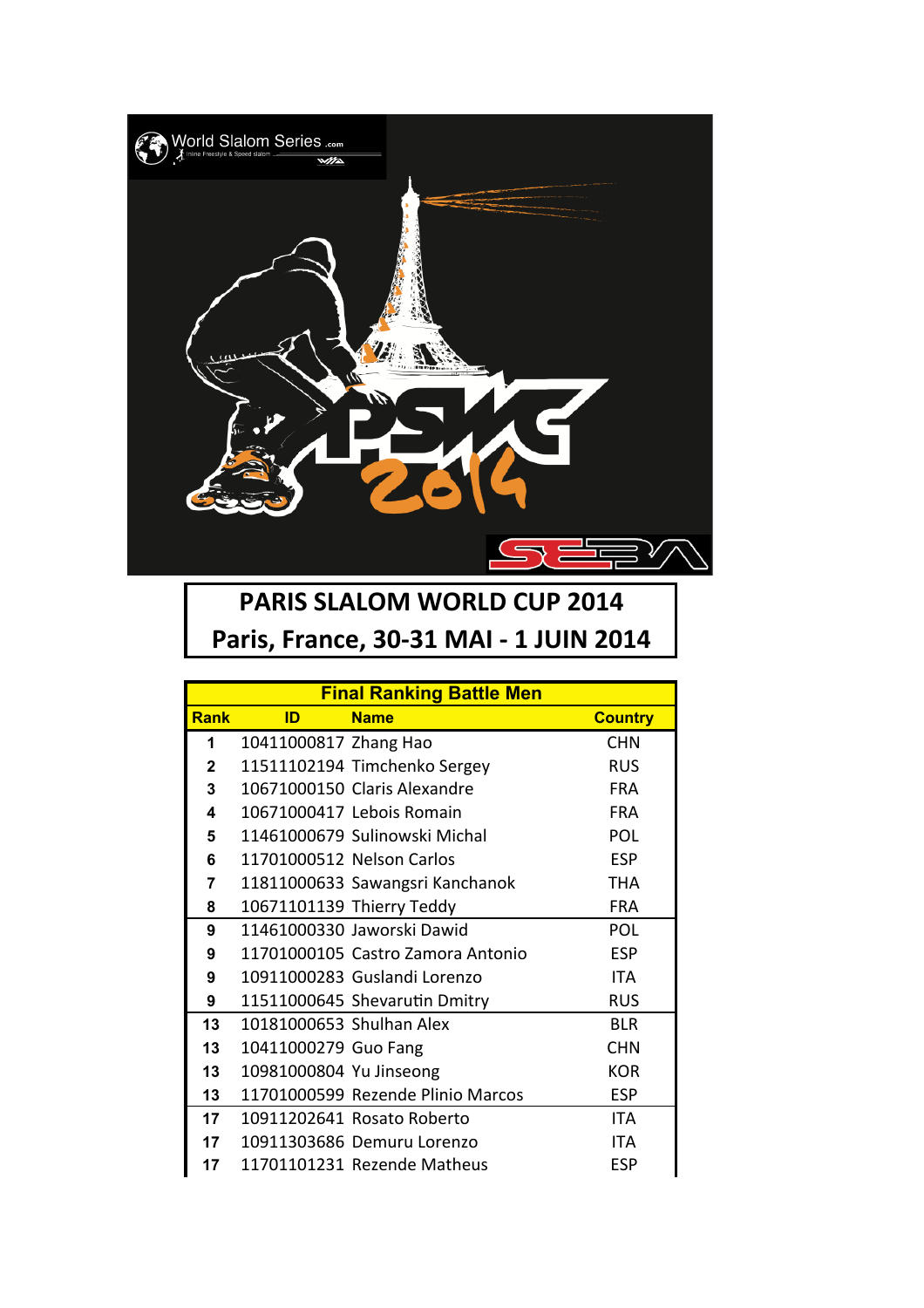| 17 |                           | 11511000478 Meleshkevich Viktor         | <b>RUS</b> |
|----|---------------------------|-----------------------------------------|------------|
| 17 |                           | 10911101195 Rotunno Andrea              | ITA        |
| 17 |                           | 10911101194 Morrone Federico            | <b>ITA</b> |
| 17 |                           | 10911303853 Lissoni Alessandro          | ITA        |
| 17 |                           | 10081101961 Cobo Gonzalo                | <b>ARG</b> |
| 25 | 10671101498 Sow Guy       |                                         | <b>FRA</b> |
| 25 |                           | 10671202298 Dupire Fabien               | <b>FRA</b> |
| 25 |                           | 10671101529 Ménard Nathan               | <b>FRA</b> |
| 25 |                           | 10671000277 Guillou Hervé               | <b>FRA</b> |
| 25 |                           | 10911000583 Quiriconni Nicolas          | <b>ITA</b> |
| 25 | 10911000078 Brivio Savio  |                                         | ITA        |
| 25 |                           | 10911000151 Cola Alessandro             | ITA        |
| 25 | 10911000427 Lenzi Daniele |                                         | <b>ITA</b> |
| 33 |                           | 10911000011 Allegrini Matteo            | <b>ITA</b> |
| 33 |                           | 10911303847 Ferrari Roberto             | <b>ITA</b> |
| 33 |                           | 10671303383 Rutard Marius               | <b>FRA</b> |
| 33 |                           | 10911303844 Degli Agostini Valerio      | <b>ITA</b> |
| 33 |                           | 10671101113 Blanchard Pierre-Yves       | <b>FRA</b> |
| 33 | 10671202413 Rayer Alan    |                                         | <b>FRA</b> |
| 33 |                           | 10711101937 Jähnert Hannes              | <b>GER</b> |
| 33 |                           | 10911303843 Degli Agostini Lorenzo      | ITA        |
| 41 |                           | 10271000495 Morgado Rodrigo             | <b>BRA</b> |
| 41 |                           | 10911303855 Pallazzi Matteo             | ITA        |
| 41 |                           | 10911000077 Brambilla Alessandro        | ITA        |
| 41 |                           | 11701101733 Piqueras I Gomez Pau        | <b>ESP</b> |
| 41 |                           | 10911303852 La Volpe Enrico             | <b>ITA</b> |
| 41 |                           | 10671102280 Uhrig Stéphane              | <b>FRA</b> |
| 41 | 10671102166 Elias Yoann   |                                         | <b>FRA</b> |
| 41 |                           | 10671101533 Nicolao Ambroise            | <b>FRA</b> |
| 49 |                           | 11701000464 Marrero Reyes Victor Ulises | <b>SPA</b> |
| 49 | 11511000314 Isaev Igor    |                                         | <b>GER</b> |
| 49 |                           | 10671304114 Ménard Damien               | <b>FRA</b> |
| 49 |                           | 10671202528 Picard Alexandre            | <b>FRA</b> |
| 49 |                           | 10671202736 Delaune Alois               | <b>FRA</b> |
| 49 | 10671101500 Argento José  |                                         | <b>FRA</b> |
| 49 |                           | 10911303842 Chiapponi Gabriele          | ITA        |
| 49 | 10671303378 Massing Luc   |                                         | <b>FRA</b> |
| 57 |                           | 11601202399 Mboup Ibrahima              | SEN        |
| 58 | <b>XXX</b>                | Milot Pierre-Antoine                    | <b>FRA</b> |

| <b>Final Ranking Battle Women</b> |  |                               |                |  |  |
|-----------------------------------|--|-------------------------------|----------------|--|--|
| <b>Rank</b>                       |  | <b>Name</b>                   | <b>Country</b> |  |  |
|                                   |  | 21511001011 Kuznetsova Daria  | <b>RUS</b>     |  |  |
|                                   |  | 21461000988 Hartmanis Klaudia | POL            |  |  |
|                                   |  | 21461000999 Prucnal Angelika  | POL            |  |  |